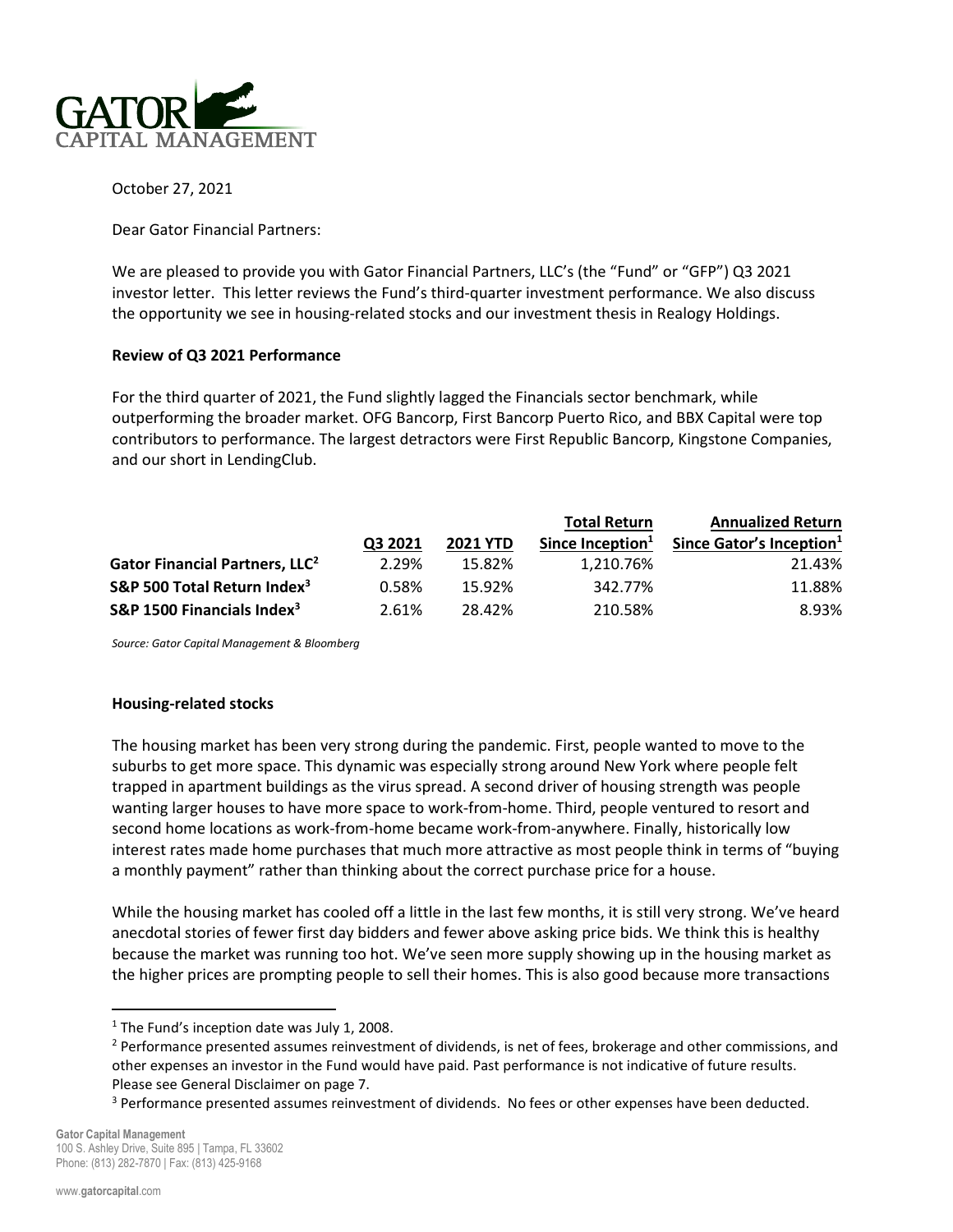can happen and prices are still increasing which both lead to the dollar volume of transactions is up over last year.

We believe the housing market will remain strong. Most important, we note the Millennial generation is in the middle of their peak home buying years. This is the largest generation, and they are buying homes to have space to raise their children. We believe this generation has been delayed in buying homes due to the after-effects of the Great Financial Crisis ("GFC"), which kept job opportunities limited and incomes behind previous generations. Another reason for continued housing market strength is a return to normalized housing turnover. After the GFC, the rate of housing turnover dropped. Part of the decline was due to the decline in housing prices. Many people understandably stayed in houses when they would take a loss if they moved. We think the large wealth effects of rising financial assets will support a return to normal amount of the housing turnover.

Even though the housing market is still very strong, we believe many housing-related stocks are undervalued. We think investors are valuing these housing-related stocks as if house prices and home sales peaked in the 2<sup>nd</sup> Quarter of this year. We don't think Q2 was the peak for housing in this cycle. We see a continued need for more housing stock and favorable demographics. We also see rising wages supporting further housing gains. We think mortgage insurance companies, homebuilders, and mortgage banks all present good values at current prices. We also like Realogy Holdings, which is the parent company of residential real estate broker Coldwell Banker. Our investment thesis on Realogy is below.

# Realogy Holdings (RLGY)

We like Realogy Holdings ("Realogy" or "RLGY""). Realogy is the parent company of Coldwell Banker and Century 21. We believe the Coldwell Banker name has significant brand value among residential real estate owners. Realogy trades at only 4.4x EBITDA. We think stock market investors are overly concerned about disruption of residential real estate brokerage.

- 1. Street estimates are too conservative We believe Wall Street estimates for Realogy in the next 2 years are too conservative because they assume that Q2 2021 was the peak dollar volume period for housing turnover. We believe the housing market will remain strong in 2022 and 2023 as prices continue to increase and the number of housing transactions stays stable or increases marginally.
- 2. Pandemic beneficiary Realogy has benefited from the current pandemic-induced housing boom. As the professional class has re-evaluated how they work and how often they commute to the office, many decided to change their living situations. Some have moved to the suburbs in search of more space. Others have moved to remote locations to work from home in low-cost areas or in vacation spots. Realogy has another firm specific benefit.

In the previous 5 years, Realogy's brokerages had lagged due to a concentration to New York city and the suburbs where home prices and activity had lagged. Since the Great Financial Crisis ("GFC") until the pandemic, homes prices in the New York suburbs had been stagnant. The main reason for the stagnation was the decline in high-paying Wall Street jobs. Wall Street was not creating a new generation that could move to Darian, CT or Summit, NJ to buy over-priced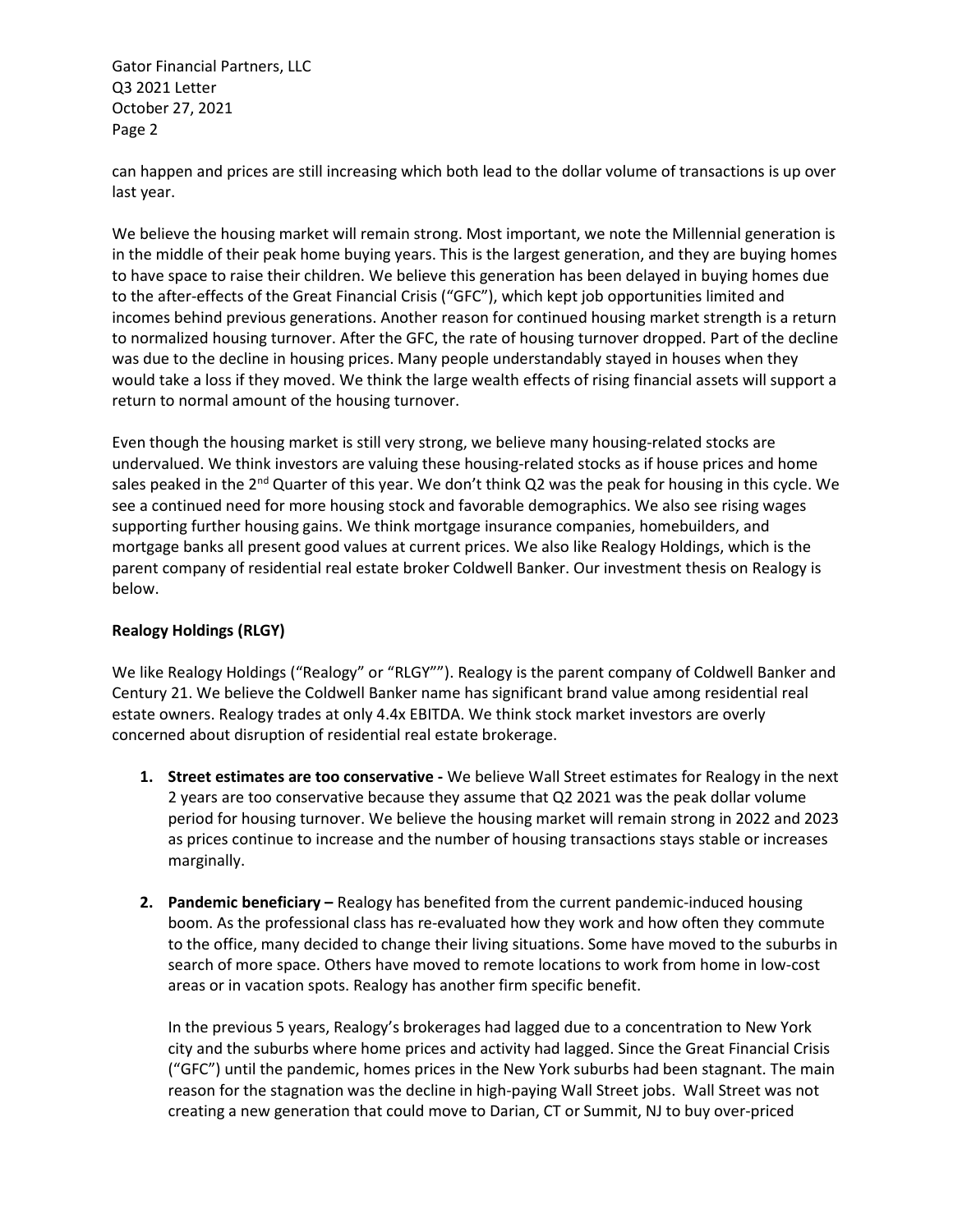> homes from the previous generation of Wall Streeters. With the pandemic prompting people to move to the suburbs, Realogy has benefitted from the resurgence of activity.

- 3. Demographic beneficiary The Millennial Generation is in their peak home-buying years. This generation was delayed in their household formation due to the GFC. However, biology waits for no one, and the current crop of 35-40 year-olds are buying homes.
- 4. Compelling valuation Realogy trades at 4.4x on a current Enterprise Value-to-EBITDA. If the company traded at 8x EV/EBITDA, then the stock price would be \$49 or 175% higher than the current price. Given the company's leading position as a residential real estate broker, we do not believe 8x EBITDA is too optimistic. In early 2014, Realogy traded at 12x EBITDA.
- 5. Deleveraged Realogy's management has focused on paying down its debt. This has made the balance sheet as strong as it has been since it became public. Realogy's current debt-to-EBITDA ratio is 2.3x, which was down from greater than 5x in 2019. We believe Realogy is close to redirecting cash flows from debt paydown to stock repurchases. We believe this change in capital allocation will be a catalyst for the stock.
- 6. Debt refinancing in 2022 Realogy can refinance \$1.1 billion of debt during 2022 and save \$30 million or \$0.26 per share annually.
- 7. Potential acquisition target by private equity We would note that Realogy was previously owned by private equity firm Apollo. We believe that a private equity firm could purchase Realogy again if the company's valuation remains at this compelling level.

Other stock market investors don't love Realogy for a couple of reasons:

- 1. 6% Real estate commissions aren't sustainable Many investors have a short thesis that real estate commissions are at risk. We've all paid 6% brokerage commissions when selling a house and have been frustrated by this high level. These investors point to new real estate brokers with business models that reduce commissions to consumers. We point to brokers retaining market share even in ultra-hot housing markets like the Fall of 2020 as reason that real estate broker commissions are more sticky than consensus.
- 2. Competitive intensity among real estate brokers for agents Other investors point to competition among real estate brokerages for agents will lead to agents capturing a higher percentage of the commission. We've seen this recently in Realogy's results, but we think there is a limit to how much brokers are willing to pay out to their agents. One large competitor is Berkshire Hathaway Home Services ("BHHS"). Although BHHS is backed by Warren Buffett's Berkshire Hathaway, we like them as a competitor. Buffett has a long history of not competing on price and tends to run his subsidiaries for cash flow with limited appetite for reinvestment. Plus, his ownership of a traditional real estate brokerage validates the attractiveness of the business. Second, Realogy competes with a relatively new traditional brokerage, Compass. Compass was founded about 15 years ago, received venture funding from Softbank, and completed its IPO earlier in 2021. Compass has a market capitalization of \$5.3B compared to Realogy's \$2.1B. Compared to Compass ("COMP"), Realogy trades at 1/3 the Price-to-Sales ratio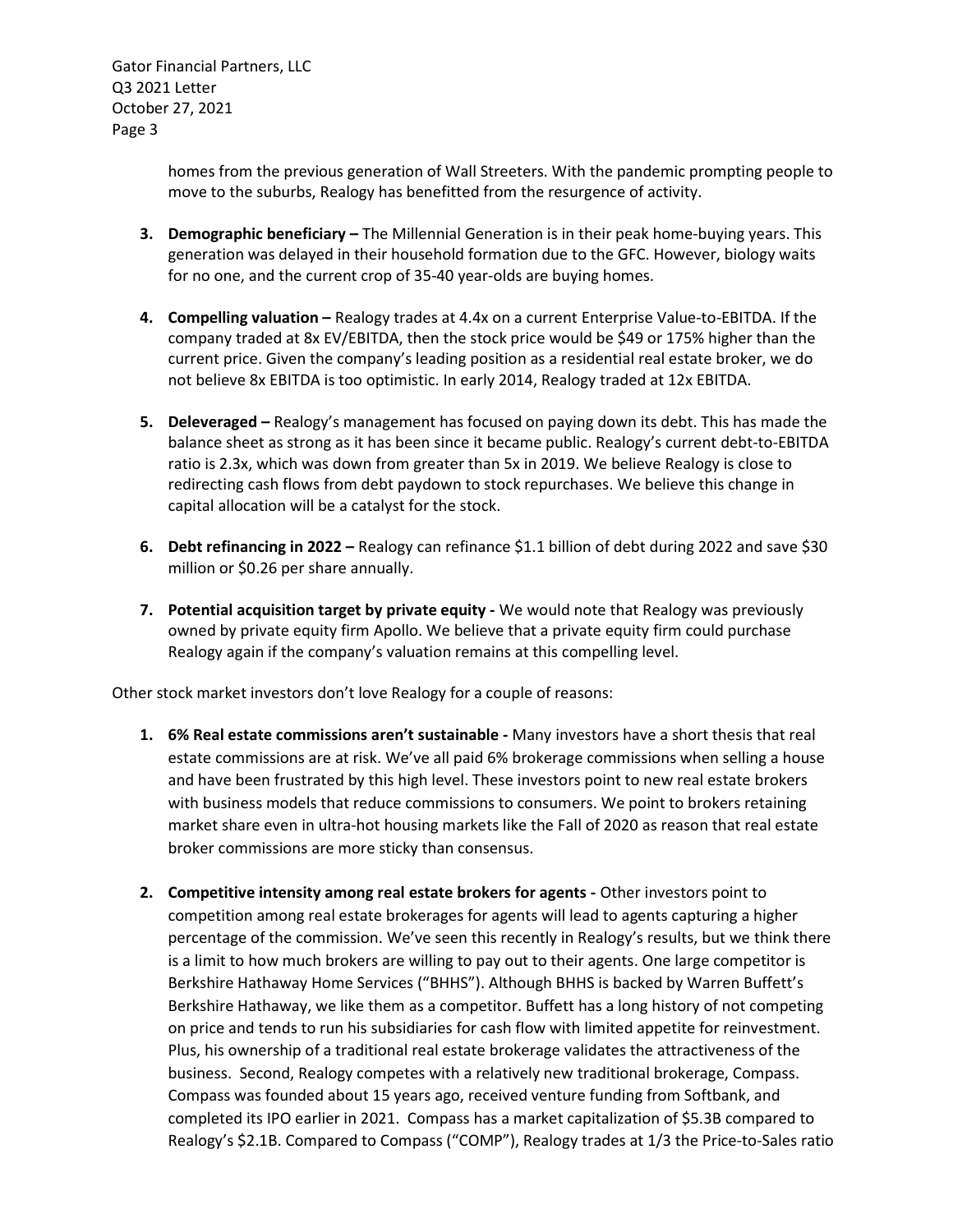> with operating margins of 12% compared to Compass' -5% margins. Our contacts in the business have told us that Compass has pulled back on its pricing.

We think owning Realogy's stock at its low valuation of 4.4x EBITDA is very attractive. We believe there are several potential catalysts that will help the stock re-rate to a higher valuation. First, Realogy has two high coupon debt issues that are callable in 2022. Second, after refinancing these two debt issues, we expect Realogy's management will start to repurchase common shares during 2022. Finally, we expect Realogy will continue to report strong earnings due to the strong housing market.

## Portfolio Analysis

# Largest Positions

Below are the Fund's five largest common equity long positions. All data is as of September 30<sup>th</sup>, 2021.

Long First Bancorp PR OFG Bancorp Navient PennyMac Financial Services OneMain Holdings

#### Sub-sector Weightings

Below is a table showing the Fund's positioning within the Financials sector<sup>4</sup> as of September 30<sup>th</sup>, 2021.

|                           | Long    | <b>Short</b> | <b>Net</b> |
|---------------------------|---------|--------------|------------|
| <b>Alt Asset Managers</b> | 0.00%   | 0.00%        | 0.00%      |
| <b>Capital Markets</b>    | 7.87%   | 0.00%        | 7.87%      |
| <b>Banks (large)</b>      | 35.36%  | $-10.73%$    | 24.63%     |
| <b>Banks (small)</b>      | 32.61%  | $-11.29%$    | 21.32%     |
| <b>P&amp;C Insurance</b>  | 10.22%  | $-0.71%$     | 9.51%      |
| Life Insurance            | 5.04%   | 0.00%        | 5.04%      |
| <b>Non-bank Lenders</b>   | 26.16%  | $-3.46%$     | 22.70%     |
| <b>Processors</b>         | 0.00%   | $0.00\%$     | 0.00%      |
| <b>Real Estate</b>        | 9.17%   | $-1.50%$     | 7.68%      |
| <b>Exchanges</b>          | 0.00%   | 0.00%        | 0.00%      |
| <b>Index Hedges</b>       | 0.00%   | $-45.03%$    | $-45.03%$  |
| <b>Non-Financials</b>     | 0.93%   | 0.00%        | 0.93%      |
| <b>Total</b>              | 127.37% | $-72.72%$    | 54.64%     |

The Fund's gross exposure is 200.09%, and its net exposure is 54.64%. From this table, we exclude fixed income instruments such as preferred stock. Preferred stock positions account for an additional 14.93% of the portfolio.

<sup>4</sup> "Financials sector" is defined as companies included in the Global Industry Classification System ("GICS") sectors 40 and 60, which contains financial and real estate companies.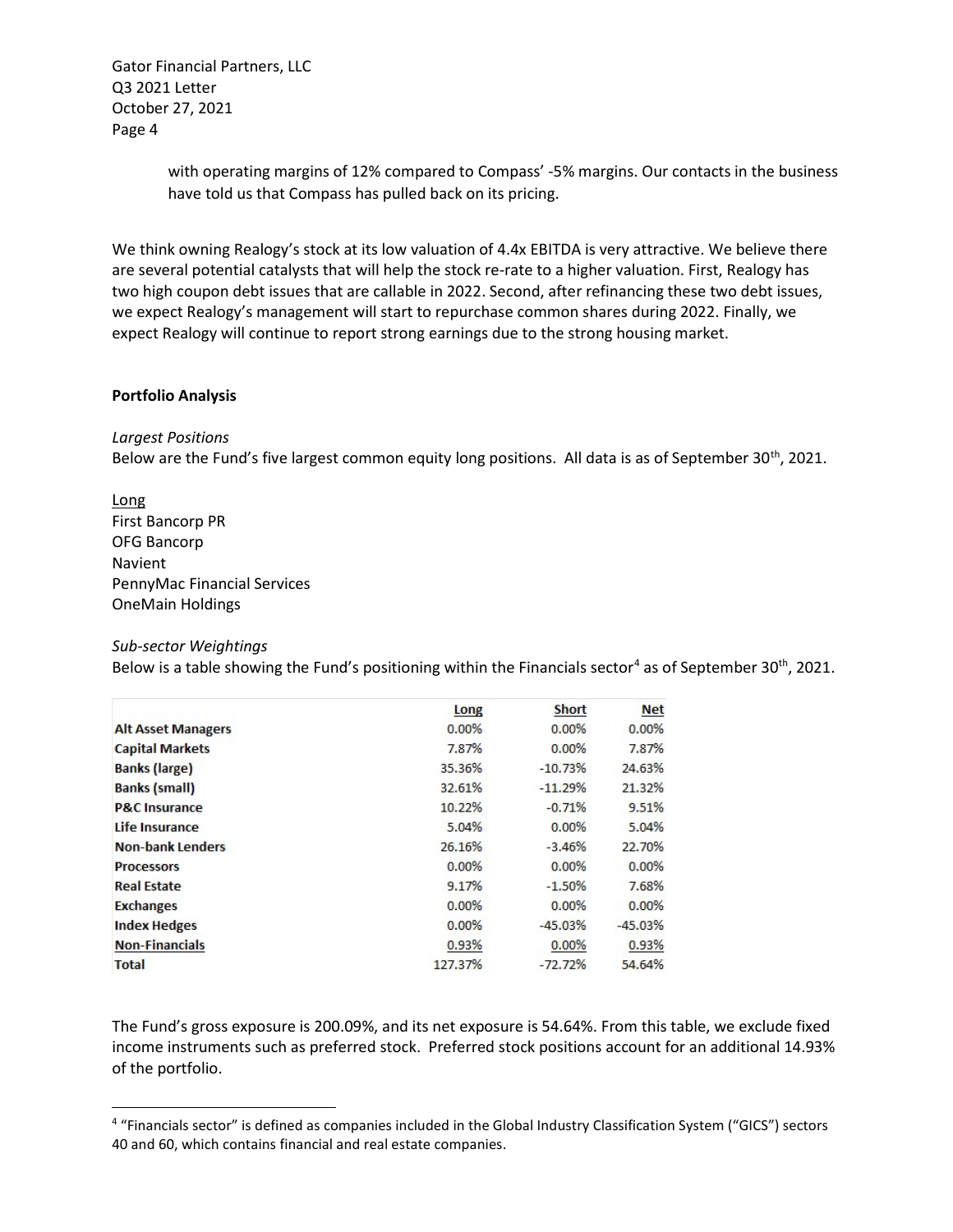## **Conclusion**

Thank you for entrusting us with a portion of your wealth. We are grateful for investors like you who believe and trust in our strategy. On a personal level, Derek Pilecki, the Fund's Portfolio Manager, continues to have more than 80% of his liquid net worth invested in the Fund.

As always, we welcome the opportunity to speak with you and discuss the Fund.

Sincerely,

Gator Capital Margaret, LL C

Gator Capital Management, LLC

Gator Capital Management, LLC prepared this letter. ALPS Alternative Investment Services, LLC, our administrator, is responsible for the distribution of this information and not its content.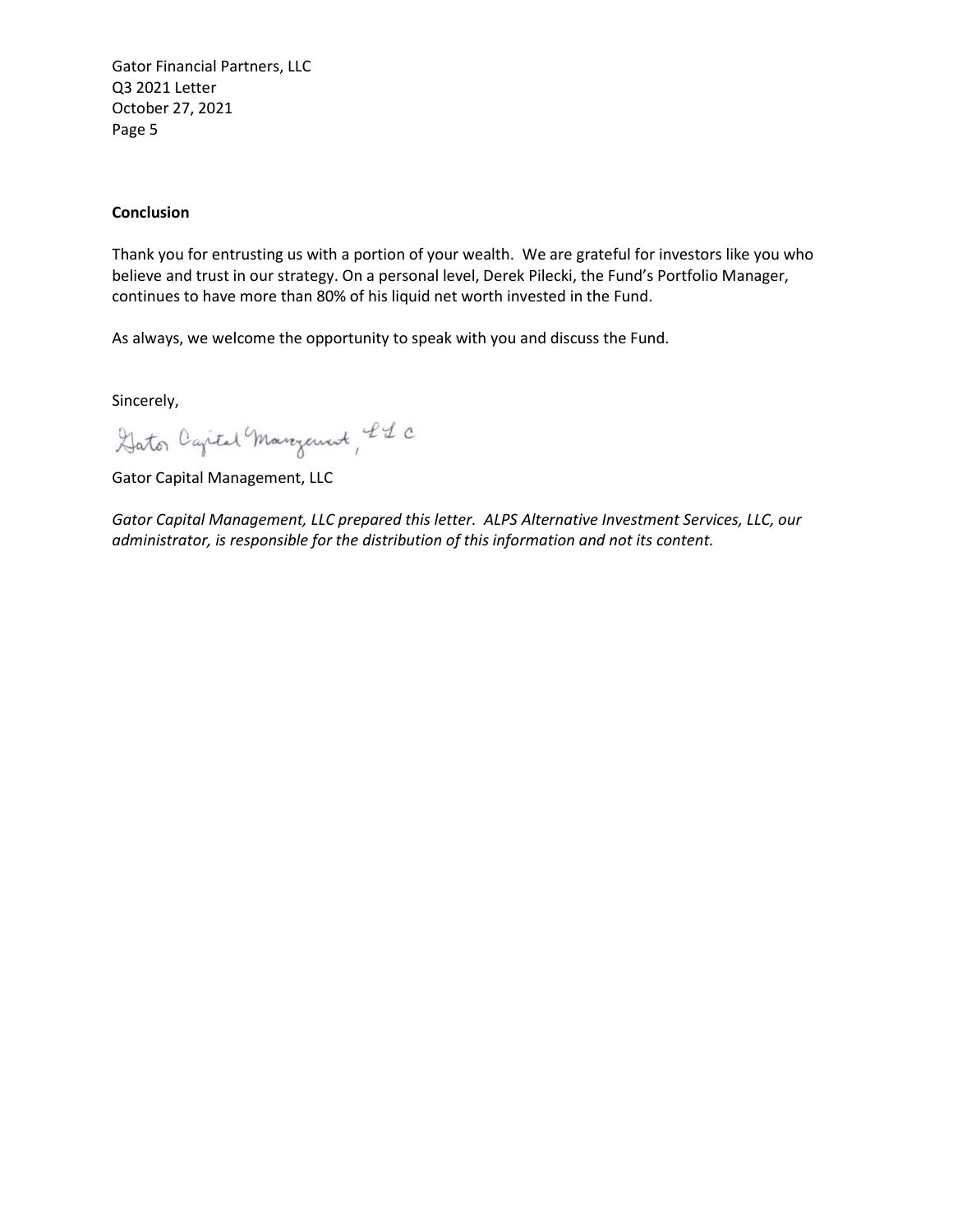General Disclaimer

By accepting this investment letter, you agree that you will not divulge any information contained herein to any other party. This letter and its contents are confidential and proprietary information of the Fund, and any reproduction of this information, in whole or in part, without the prior written consent of the Fund is prohibited.

The information contained in this letter reflects the opinions and projections of Gator Capital Management, LLC (the "General Partner") and its affiliates as of the date of publication, which are subject to change without notice at any time subsequent to the date of issue. All information provided is for informational purposes only and should not be deemed as investment advice or a recommendation to purchase or sell any specific security.

All performance results are based on the net asset value of the Fund. Net performance results are presented net of management fees, brokerage commissions, administrative expenses, and accrued performance allocation, as indicated, and include the reinvestment of all dividends, interest, and capital gains. The performance results represent Fund-level returns, and are not an estimate of any specific investor's actual performance, which may be materially different from such performance depending on numerous factors.

The market indices appearing in this letter have been selected for purposes of comparing the performance of an investment in the Fund with certain well-known equity benchmarks. The statistical data regarding the indices has been obtained from Bloomberg and the returns are calculated assuming all dividends are reinvested. The indices are not subject to any of the fees or expenses to which the funds are subject and may involve significantly less risk than the Fund. The Fund is not restricted to investing in those securities which comprise these indices, its performance may or may not correlate to these indices, and it should not be considered a proxy for these indices. The S&P 500 Total Return Index is a market cap weighted index of 500 widely held stocks often used as a proxy for the overall U.S. equity market. The S&P 1500 Financials Index is a market cap weighted index of financial stocks within the S&P 1500 Super Composite Index we used as a proxy for the Financials sector of the U.S. equity market. An investment cannot be made directly in either index. The Fund consists of securities which vary significantly from those in the benchmark indices listed above. Accordingly, comparing results shown to those of such indices may be of limited use.

Statements herein that reflect projections or expectations of future financial or economic performance of the Fund are forward-looking statements. Such "forward-looking" statements are based on various assumptions, which assumptions may not prove to be correct. Accordingly, there can be no assurance that such assumptions and statements will accurately predict future events or the Fund's actual performance. No representation or warranty can be given that the estimates, opinions or assumptions made herein will prove to be accurate. Any projections and forward-looking statements included herein should be considered speculative and are qualified in their entirety by the information and risks disclosed in the Fund's Private Placement Memorandum. Actual results for any period may or may not approximate such forward-looking statements. You are advised to consult with your own independent tax and business advisors concerning the validity and reasonableness of any factual, accounting and tax assumptions. No representations or warranties whatsoever are made by the Fund, the General Partner, or any other person or entity as to the future profitability of the Fund or the results of making an investment in the Fund. Past performance is not a guarantee of future results.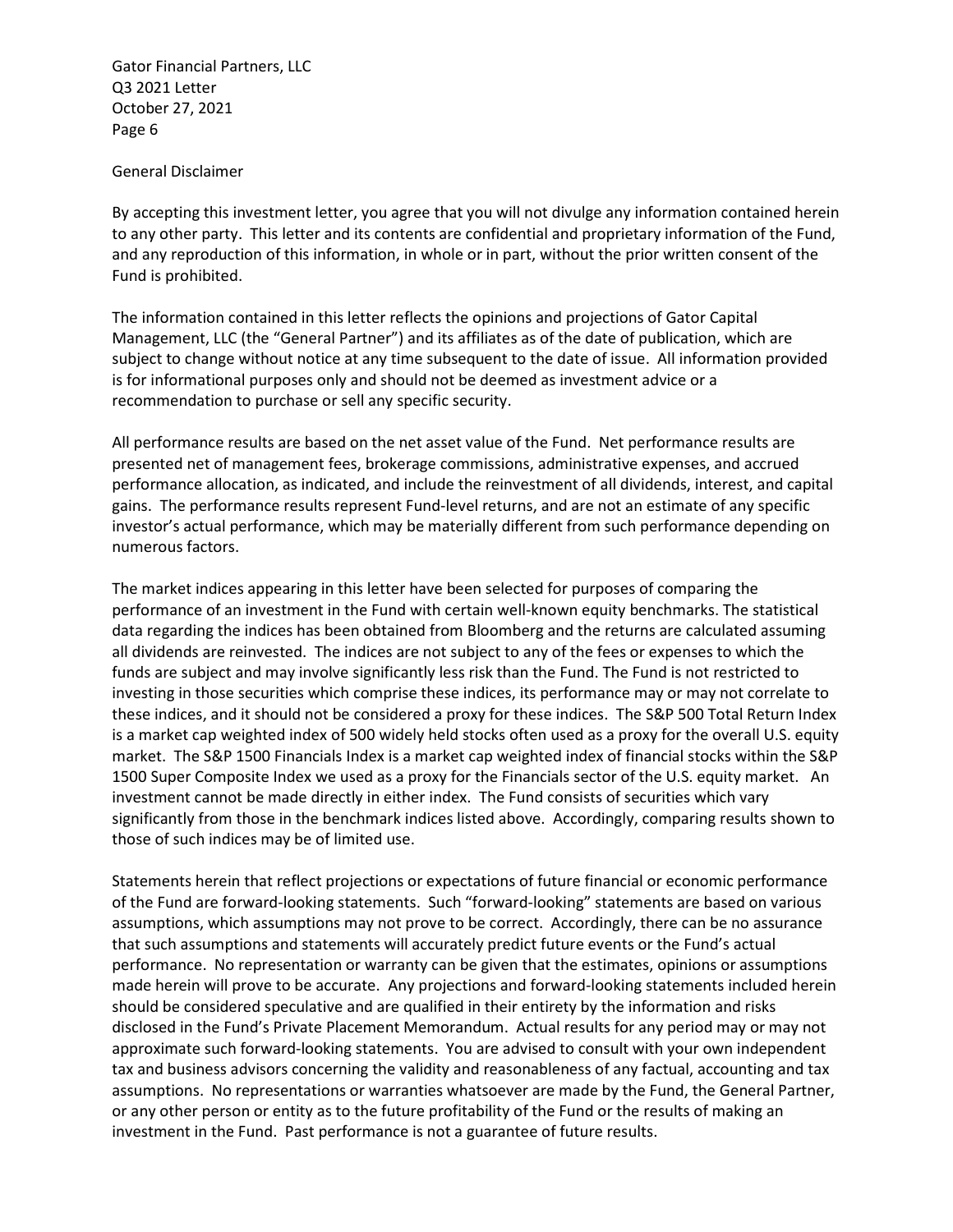The funds described herein are unregistered private investment funds commonly called "hedge funds" (each, a "Private Fund"). Private Funds, depending upon their investment objectives and strategies, may invest and trade in a variety of different markets, strategies and instruments (including securities, nonsecurities and derivatives) and are NOT subject to the same regulatory requirements as mutual funds, including requirements to provide certain periodic and standardized pricing and valuation information to investors. There are substantial risks in investing in a Private Fund (which also are applicable to the underlying Private Funds, if any, in which a Private Fund may invest). Prospective investors should note that:

- A Private Fund represents a speculative investment and involves a high degree of risk. Investors must have the financial ability, sophistication/experience and willingness to bear the risks of an investment in a Private Fund. An investor could lose all or a substantial portion of his/her/its investment.
- An investment in a Private Fund is not suitable for all investors and should be discretionary capital set aside strictly for speculative purposes. Only qualified eligible investors may invest in a Private Fund.
- A Private Fund's prospectus or offering documents are not reviewed or approved by federal or state regulators and its privately placed interests are not federally, or state registered.
- An investment in a Private Fund may be illiquid and there are significant restrictions on transferring or redeeming interests in a Private Fund. There is no recognized secondary market for an investor's interest in a Private Fund and none is expected to develop. Substantial redemptions within a limited period of time could adversely affect the Private Fund.
- Certain portfolio assets of a Private Fund may be illiquid and without a readily ascertainable market value. The manager's/advisor's involvement in the valuation process creates a potential conflict of interest. Instances of mispriced portfolios, due to fraud or negligence, have occurred in the industry.
- A Private Fund may have little or no operating history or performance and may use performance information which may not reflect actual trading of the Private Fund and should be reviewed carefully. Investors should not place undue reliance on hypothetical, pro forma or predecessor performance.
- A Private Fund may trade in commodity interests, derivatives and futures, both for hedging and speculative purposes, and may execute a substantial portion of trades on foreign exchanges, all of which could result in a substantial risk of loss. Commodities, derivatives and futures prices may be highly volatile, may be difficult to accurately predict, carry specialized risks and can increase the risk of loss.
- A Private Fund's manager/advisor has total trading authority over a Private Fund. The death or disability of a key person, or their departure, may have a material adverse effect on a Private Fund.
- A Private Fund may use a single manager/advisor or employ a single strategy, which could mean a lack of diversification and higher risk. Alternatively, a Private Fund and its managers/advisors may rely on the trading expertise and experience of third-party managers or advisors, the identity of which may not be disclosed to investors, which may trade in a variety of different instruments and markets.
- A Private Fund may involve a complex tax structure, which should be reviewed carefully, and may involve structures or strategies that may cause delays in important financial and tax information being sent to investors.
- A Private Fund's fees and expenses, which may be substantial regardless of any positive return, will offset such Private Fund's trading profits. If a Private Fund's investments are not successful or are